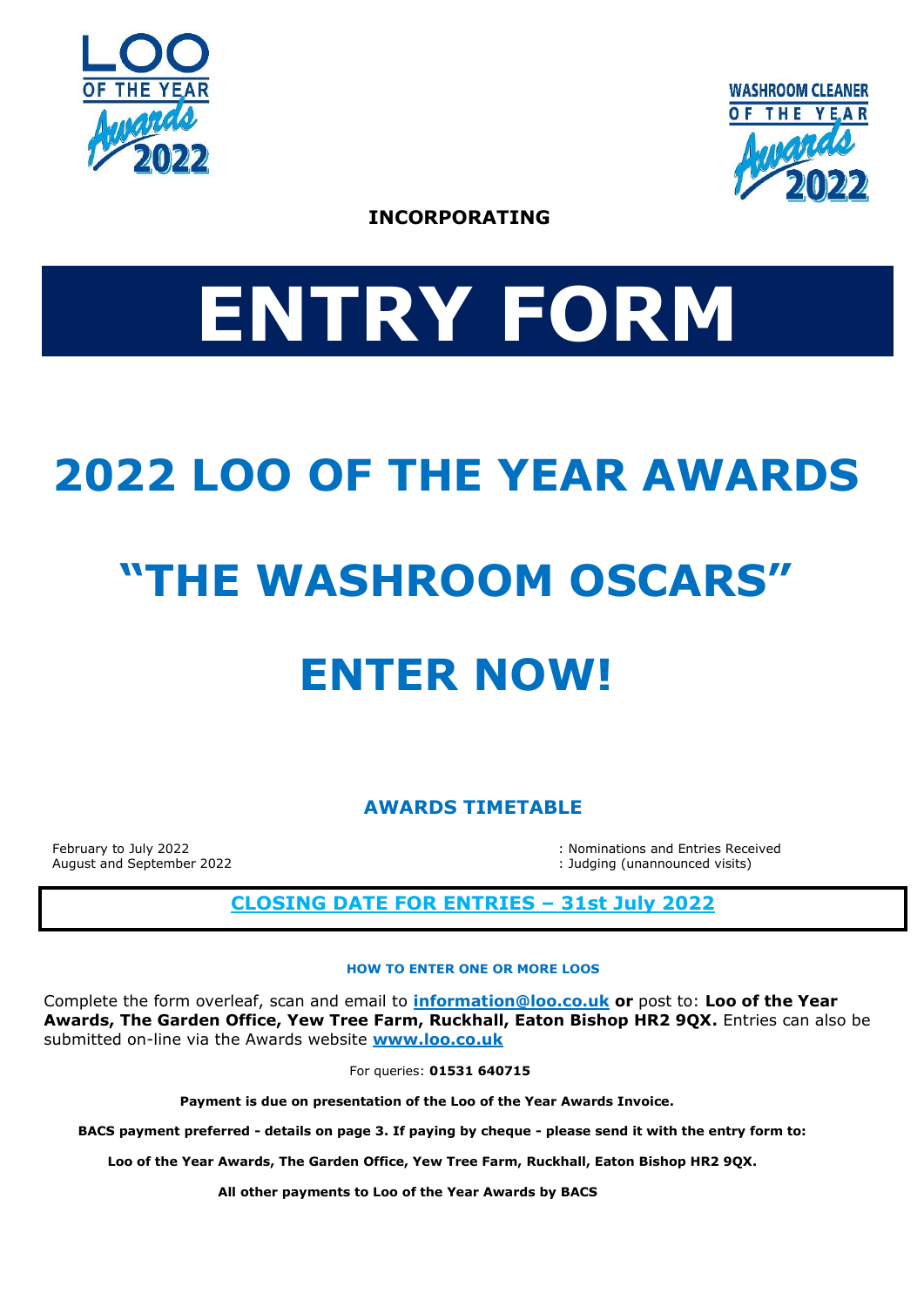



#### **ENTRY INFORMATION**

- 1. The 2022 Loo of the Year Awards are open to all 'away from home' washrooms in any one of the sixty-one different entry categories listed below.
- 2. An entry consists of one set of male, female, accessible, and baby changing facilities, in relatively close-proximity but not necessarily on the same floor or in the same immediate area. Changing Places, Space to Change or Hygiene Rooms facilities may also be included in a set.
- 3. Any number of entry sets can be submitted, covering different locations in the same or separate buildings, towns or cities.
- 4. All male, female, accessible and baby changing facilities will be separately graded and the overall entry grade will be the aggregate grading awarded for the whole entry.
- 5. Each entry will be assumed to include accessible and baby changing facilities, except where it is either unreasonable to provide an accessible toilet (e.g. upstairs café with no lift) or no babies are normally allowed (e.g. school toilet).
- 6. **Please list your entries on the entry form overleaf, making sure you provide accurate information about opening hours and if each entry has an employed/contracted cleaner/attendant(s) \* see note 8 & 9 below**
- 7. Please provide entry location directions where necessary, to assist our Inspectors' journey planning. Numbered location maps are useful for multiple entries – particularly from Local Authorities.
- 8. **Please provide information as requested concerning cleaning staff/contractors, to assist identification of our Washroom Cleaner of the Year Award winners.**
- 9. **All cleaning staff will automatically be entered in the Washroom Cleaner of the Year Awards and any staff seen at the time of the unannounced inspection visit will be deemed to represent the whole team.**
- 10. All entries will receive a Silver, Gold, Platinum or, the highest, Diamond grade. All entries achieving these grades will receive an Award Certificate. All Diamond and Platinum grade winners will qualify for selection for our range of National and UK and Ireland Awards, as detailed in the Awards flyer enclosed.
- 11. **Please scan the completed 2021 Entry Form and email to informatio[n@loo.co.uk](mailto:mike@loo.co.uk) or send your completed hard copy entry form to: Loo of the Year Awards Loo of the Year Awards, The Garden Office, Yew Tree Farm, Ruckhall, Eaton Bishop, HR2 9QX**
- 12. **Authorised entries can also be made on–line via the Awards website**: **[www.loo.co.uk](http://www.loo.co.uk/)**

#### **THE CLOSING DATE FOR ENTRIES IS 31st JULY 2022**

#### **ENTRY CATEGORIES**

| <b>Retail</b>        | Ι.                | <b>Shopping Centres</b>                  | <b>Education</b>      |     |                                 |
|----------------------|-------------------|------------------------------------------|-----------------------|-----|---------------------------------|
|                      |                   |                                          |                       | 35. | Early Years                     |
|                      | 2.                | Supermarkets - high street               |                       | 36. | Primary Schools & Play Centres  |
|                      | 3.                | <b>Department Stores</b>                 |                       | 37. | Secondary Schools               |
|                      | 4.                | <b>Convenience Stores</b>                |                       | 38. | Higher & Adult Education        |
|                      | 5.                | <b>Food Superstores</b>                  |                       | 39. | Special Schools                 |
|                      | 6.                | GM Superstores - non-food                |                       |     |                                 |
|                      | 7.                | Self-Storage                             | <b>Health</b>         | 40. | Hospitals                       |
|                      | 8.                | Markets                                  |                       | 41. | <b>Surgeries Clinics</b>        |
|                      |                   |                                          |                       | 42. | Day Centres                     |
| Hospitality          | 9.                | <b>Hotels &amp; Motels</b>               |                       | 43. | Nursing & Residential Homes     |
|                      | 10.               | <b>Restaurants</b>                       |                       |     |                                 |
|                      | $\mathbf{H}$ .    | Quick Service / Fast Food<br>Restaurants | <b>Offices</b>        | 44. | Commercial & Public             |
|                      | 12.               | Cafes & Coffee Shops                     |                       |     |                                 |
|                      | 13.               | Pubs & Wine Bars                         | <b>Car Parks</b>      | 45. | Public & Private                |
|                      | $\overline{14}$ . | <b>Night Clubs</b>                       |                       |     |                                 |
|                      | 15.               | Conference & Banqueting Venues           | <b>Public Toilets</b> | 46. | <b>Full Time Attended</b>       |
|                      |                   |                                          |                       | 47. | Non - Attended                  |
| Leisure              | 16.               | Leisure & Recreation Centres             |                       | 48. | Automatic / Semi-Automatic      |
|                      | 17.               | <b>Community Centres</b>                 | <b>Mobile Toilets</b> | 49. | Mobile / Portable Toilets       |
|                      | 8.                | Parks & Gardens                          |                       |     |                                 |
|                      | 19.               | <b>Garden Centres</b>                    | Transport             | 50. | Motorway Service Areas          |
|                      | 20.               | Water & Theme Parks                      |                       | 51. | Roadside Restaurants / Service  |
|                      |                   |                                          |                       |     | <b>Stations</b>                 |
|                      | 21.               | <b>Visitor Attractions</b>               |                       | 52. | <b>Railway Stations</b>         |
|                      | 22.               | Zoos and Safari Parks                    |                       | 53. | Trains                          |
| Heritage             | 23.               | Museums & Galleries                      |                       | 54. | Airports                        |
|                      | 24.               | <b>Historic Buildings</b>                |                       | 55. | <b>Ferries</b>                  |
|                      | 25.               | <b>Town Halls</b>                        |                       | 56. | Ferry ports                     |
|                      | 26.               | Libraries                                |                       | 57. | <b>Bus &amp; Coach Stations</b> |
|                      | 27.               | Places of Worship & Halls                |                       |     |                                 |
|                      |                   |                                          | <b>Sport</b>          | 58. | Sports Venues & Stadia          |
|                      | 28.               | Cemeteries & Crematoria                  |                       | 59. | Sports & Health Clubs           |
|                      |                   |                                          |                       |     |                                 |
| <b>Entertainment</b> | 29.               | <b>Theatres</b>                          | <b>Beaches</b>        | 60. | Within 50 metres of shoreline   |
|                      | 30.               | Cinemas                                  | Workplace             | 6I. | Any workplace washrooms         |
|                      | 31.               | Bingo Halls / Casinos                    |                       |     |                                 |
|                      | 32                | <b>Bowling Alleys</b>                    |                       |     |                                 |
|                      | 33                | Concert & Exhibition Halls               |                       |     |                                 |

**Holiday Parks** 34. Camping & Touring or Static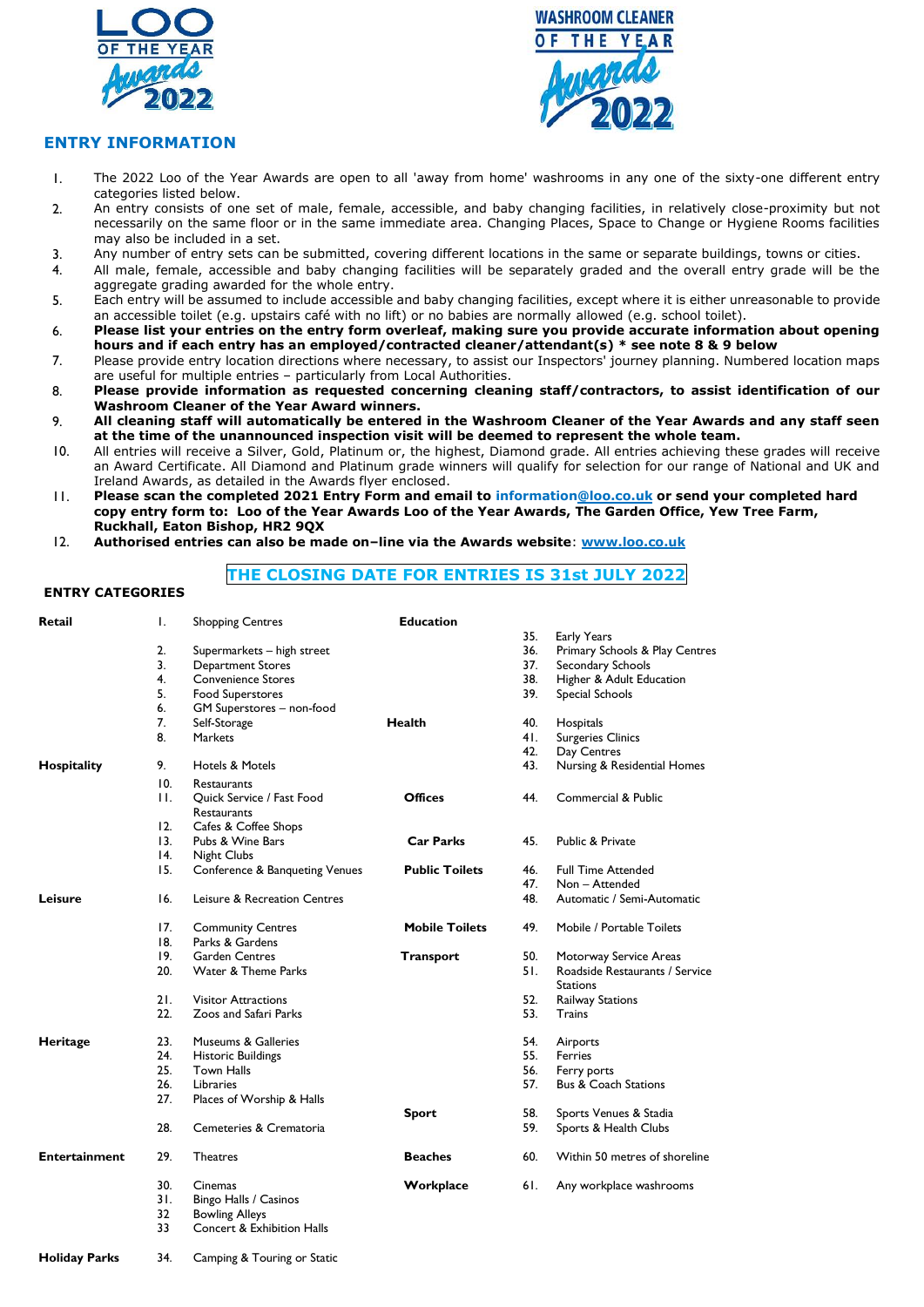### **ENTRY FORM**

**Please complete both sides and return this page to the Loo of the Year Awards**

**(address above )**

| NAME OF ESTABLISHMENT/AUTHORITY:                                                                                                                                                                |                                                      |  |  |  |  |
|-------------------------------------------------------------------------------------------------------------------------------------------------------------------------------------------------|------------------------------------------------------|--|--|--|--|
| ADDRESS FOR CORRESPONDENCE:                                                                                                                                                                     |                                                      |  |  |  |  |
|                                                                                                                                                                                                 |                                                      |  |  |  |  |
|                                                                                                                                                                                                 | POST CODE:                                           |  |  |  |  |
| <b>CONTACT NAME:</b>                                                                                                                                                                            | POSITION:                                            |  |  |  |  |
| TEL NO:                                                                                                                                                                                         | <b>EMAIL ADDRESS:</b>                                |  |  |  |  |
|                                                                                                                                                                                                 |                                                      |  |  |  |  |
|                                                                                                                                                                                                 |                                                      |  |  |  |  |
| INVOICE ADDRESS (if different from entry address)                                                                                                                                               |                                                      |  |  |  |  |
|                                                                                                                                                                                                 |                                                      |  |  |  |  |
|                                                                                                                                                                                                 |                                                      |  |  |  |  |
| POST CODE:                                                                                                                                                                                      | <b>EMAIL ADDRESS - if different from that above:</b> |  |  |  |  |
| I/We wish to submit the following entry/entries in the 2022 Loo of the Year/Washroom Cleaner of the Year<br>Awards and enclose/agree to pay the relevant entry fees covering our entry/entries. |                                                      |  |  |  |  |

**Purchase Order No. to be shown on invoice:** ………………………………………………………………………

**Signed:** ………………………………………………………………... **Date** …………………………………………………

**2022 WASHROOM CLEANER OF THE YEAR AWARDS**

**WHO IS RESPONSIBLE FOR CLEANING YOUR ENTRY/ENTRIES? Please tick relevant box and provide name of Contractor.**

**Own Staff External Contractor Contractor's Name: ………**

**ECO FRIENDLY TOILET AWARDS Please tick the box below if you want your toilets to be considered for this award**. **You must also complete a Declaration Form – see below**  $\Box$  We will send you a Declaration Form for you to complete and return providing details of the environmentally friendly features of your toilets. Indicate specific **ECO AWARD** entries by **ticking** locations on the Entry Form below if all entries are not to be considered.

| <b>ENTRY FEES EXCLUDING VAT</b> |                                                                                                                             |                                                                                                                                                                  |  |  |  |  |
|---------------------------------|-----------------------------------------------------------------------------------------------------------------------------|------------------------------------------------------------------------------------------------------------------------------------------------------------------|--|--|--|--|
| <b>NO. OF ENTRIES</b>           | <b>ENTRY TYPE A</b><br><b>Inspection visit with Star Grading for</b><br>all facilities provided within each<br><b>Entry</b> | <b>ENTRY TYPE B</b><br><b>Inspection visit with Star Grading for</b><br>all facilities provided within each<br>Entry plus summary report on each<br><b>Entry</b> |  |  |  |  |
| $1 - 4$ entries                 | £148 per entry                                                                                                              | $£173$ per entry                                                                                                                                                 |  |  |  |  |
| 5 - 9 entries                   | £137 per entry                                                                                                              | £162 per entry                                                                                                                                                   |  |  |  |  |
| $10 - 19$ entries               | £126 per entry                                                                                                              | $£151$ per entry                                                                                                                                                 |  |  |  |  |
| 20 - 49 entries                 | £120 per entry                                                                                                              | £145 per entry                                                                                                                                                   |  |  |  |  |
| $50 - 99$ entries               | $£113$ per entry                                                                                                            | £138 per entry                                                                                                                                                   |  |  |  |  |
| 100 or more                     | $£103$ per entry                                                                                                            | £128 per entry                                                                                                                                                   |  |  |  |  |

| TOTAL NO. OF ENTRIES TYPE A @ (Refer entry fee schedule above) £ | $= E$ |  |
|------------------------------------------------------------------|-------|--|
|                                                                  |       |  |

|                                                                  | <b>TOTAL</b><br>$= 1.1$   |
|------------------------------------------------------------------|---------------------------|
| fee concessions are based on the total number of entries.        | VAT 20% $=$ $E$           |
| <b>NOTE:</b> Where entries consist of both Type A and Type B,    | $\text{TOTAL} = \text{£}$ |
| TOTAL NO. OF ENTRIES TYPE B @ (Refer entry fee schedule above) £ |                           |

| <b>PAYMENT METHODS:</b> |                                                              |                                                                                                   |  |  |
|-------------------------|--------------------------------------------------------------|---------------------------------------------------------------------------------------------------|--|--|
| 1. By BACS              | Sort Code:<br>Account Number:<br>Account Name:<br>Reference: | 55-81-26<br>88038807<br>Loo of the Year Awards Ltd<br>LOYA Entry                                  |  |  |
| 2. BY CHEOUE            | We will send a receipted invoice.                            | Payable to Loo of the Year Awards Ltd.<br>Please send cheque in post with hard copy of this form. |  |  |

### **NOW PLEASE COMPLETE THE ENTRY LOCATION DETAILS OVERLEAF**